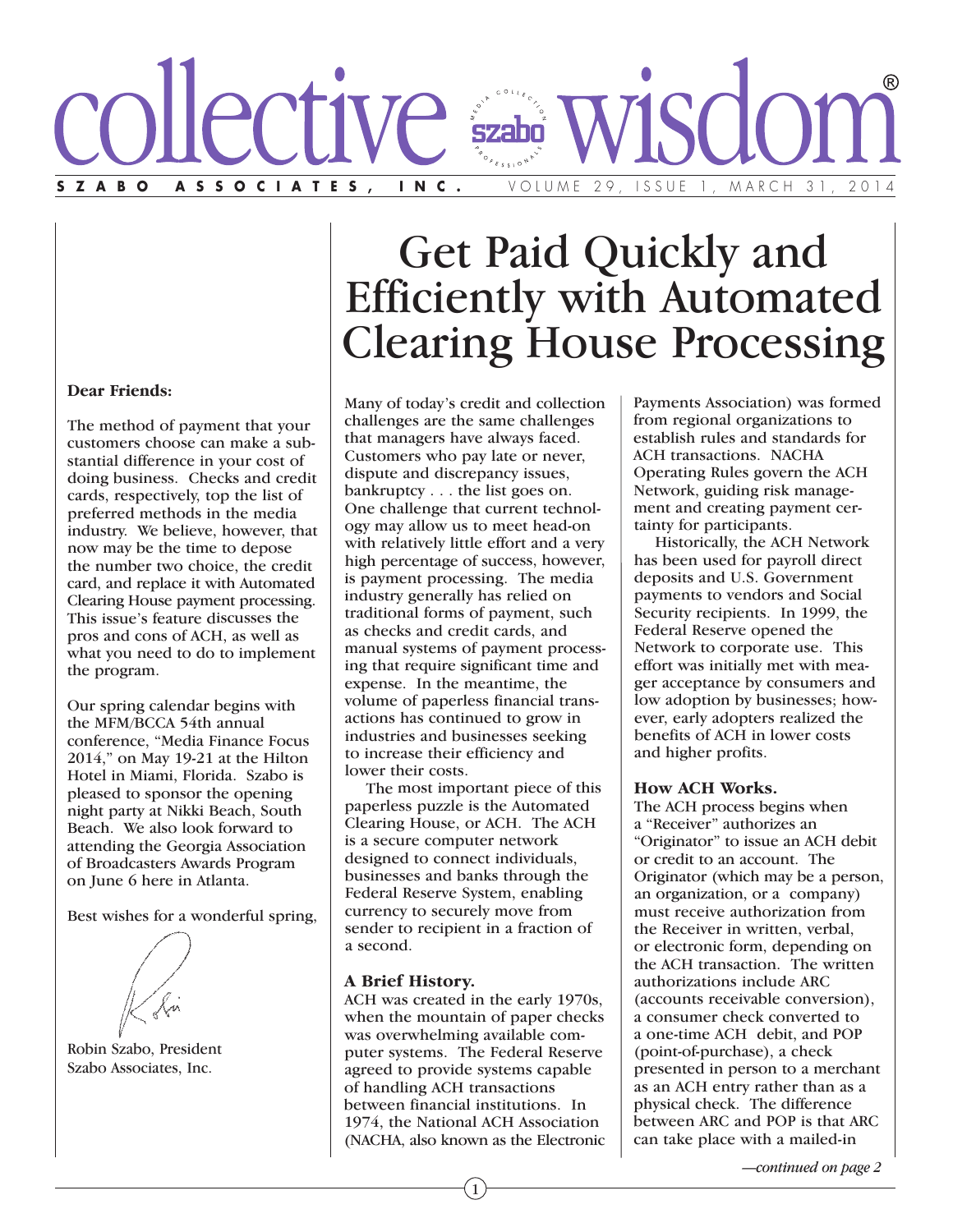### *Get Paid—*

### *—continued from page 1*

check, while POP must take place in person. The third type of written authorization is PPD (prearranged payment and deposits), which are used to credit or debit a consumer account. PPD is widely utilized for payroll direct deposits and preauthorized bill payments. A direct payment processed as an ACH credit pushes funds into an account, while a direct payment processed as an ACH debit pulls funds from an account. Verbal authorization, or TEL (telephoneinitiated entry), allows the issuance of an ACH entry such as checks by telephone. Electronic authorization, WEB (Web-initiated entry), uses the Internet to create the ACH entry.

Once the Originator receives authorization, it creates an ACH entry to be transmitted to an Originating Depository Financial Institution (ODFI), which can be any financial institution that offers ACH origination. The entry is then sent to an ACH Operator, which may be either FED (FedLine, operated by the Federal Reserve) or EPN (Electronic Payments Network), the only private-sector ACH Operator in the country. The ACH Operator then passes the entry to the Receiving Depository Financial Institution (RFDI), where the Receiver's account is either credited or debited.

The final step of the transaction is "settlement," the actual transfer of funds from one financial institution to another. The NACHA Operating Rules require that ACH credits settle in one to two business days, and that ACH debits settle on the next business day. Transactions are posted to the Receiver's account on the date specified in the Originator's file.

### **The Benefits.**

The steady increase in ACH volume over the past decade affirms the advantages, in both cost and risk management, of this type of payment processing. The number of ACH payments in 2003 was approximately 10 billion; in

2012, the number was over 21 billion, totaling \$36.9 trillion. *Cost.* While you may think your method of payment processing is efficient and inexpensive, consider the following question: Efficient and inexpensive compared to what? Traditional forms of payment and payment processing are expensive. Paper checks, the most common form of payment to media, require multiple time-consuming steps. First, an employee accepts the check. Then another employee, possibly engaged full time in this capacity, reconciles the payment. The process of depositing the money is also costly, requiring employee time as well as bank charges and fees. This assumes, of course, that you received the check in the first place.

Besides the cost of supplies and postage to send invoices, there is the cost to send second and third notices when the bill is not paid on time. Phone calls to delinquent customers take employee time, which might be used on more productive tasks. Meanwhile, your DSO suffers while you essentially serve as a lending institution to your debtors.

The convenience of ACH processing also contributes to higher productivity. It can be set up for one-time transactions as well as recurring billing and payment plans on an agreed-upon schedule. Once authorization is granted, ACH is as easy as a credit card transaction, but much less costly.

ACH is generally the lowest cost option for accepting electronic payments. Transactions received by the financial institution during the day are stored and processed later in a batch mode. Rather than sending each payment separately, ACH transactions are accumulated and sorted by destination for transmission during a predetermined period, providing significant economies of scale.

Most ACH transactions incur a flat fee, which generally range from 25 to 75 cents per transaction. Credit card charges—interchange fees, assessments, and merchant services fees—generally run between 2% and 3%. For a \$1,000 payment, the ACH option would cost, on average, 50 cents. A credit

card transaction for the same amount would cost, on average, \$25. Credit investigation, particularly for customers who buy less than \$2,000 per month or for one-time customers, is simply inefficient. The time it takes to chase after and pore over credit applications and financial statements for these customers could be time more productively spent on larger advertisers.

*Risk Management.* Check payments are the riskiest form of payment. They can be returned for insufficient funds, the customer can stop payment, or the check can get "lost in the mail," either legitimately or by excuse. Additionally, because a paper check passes through several hands, inside and outside your organization, human error is bound to happen at some time. Credit card transactions, while less risky than checks, allow customers to initiate chargebacks on the basis of dissatisfaction with your product or service.

Electronic payments never get lost or stolen. There are limited bases for dispute; specifically, an ACH transaction can be disputed only if the transaction was not authorized, it was not for the authorized amount, or it was processed at an earlier date than authorized. ACH payments can bounce if the money in the account is insufficient to cover the payment; however, that situation becomes quickly apparent. If a payment is unsuccessful (for reasons such as a bad bank account number, insufficient funds, a dispute, and so on), notification is returned from the ACH network, usually within 2-4 business days of payment submission.

ACH processing companies have protocols for dealing with unsuccessful payments. First of all, you will receive a report that a payment was returned for NSF. You may direct the ACH processor to configure your account to automatically resubmit the transaction, although this directive carries the risk of the transaction being returned again and incurring a second ACH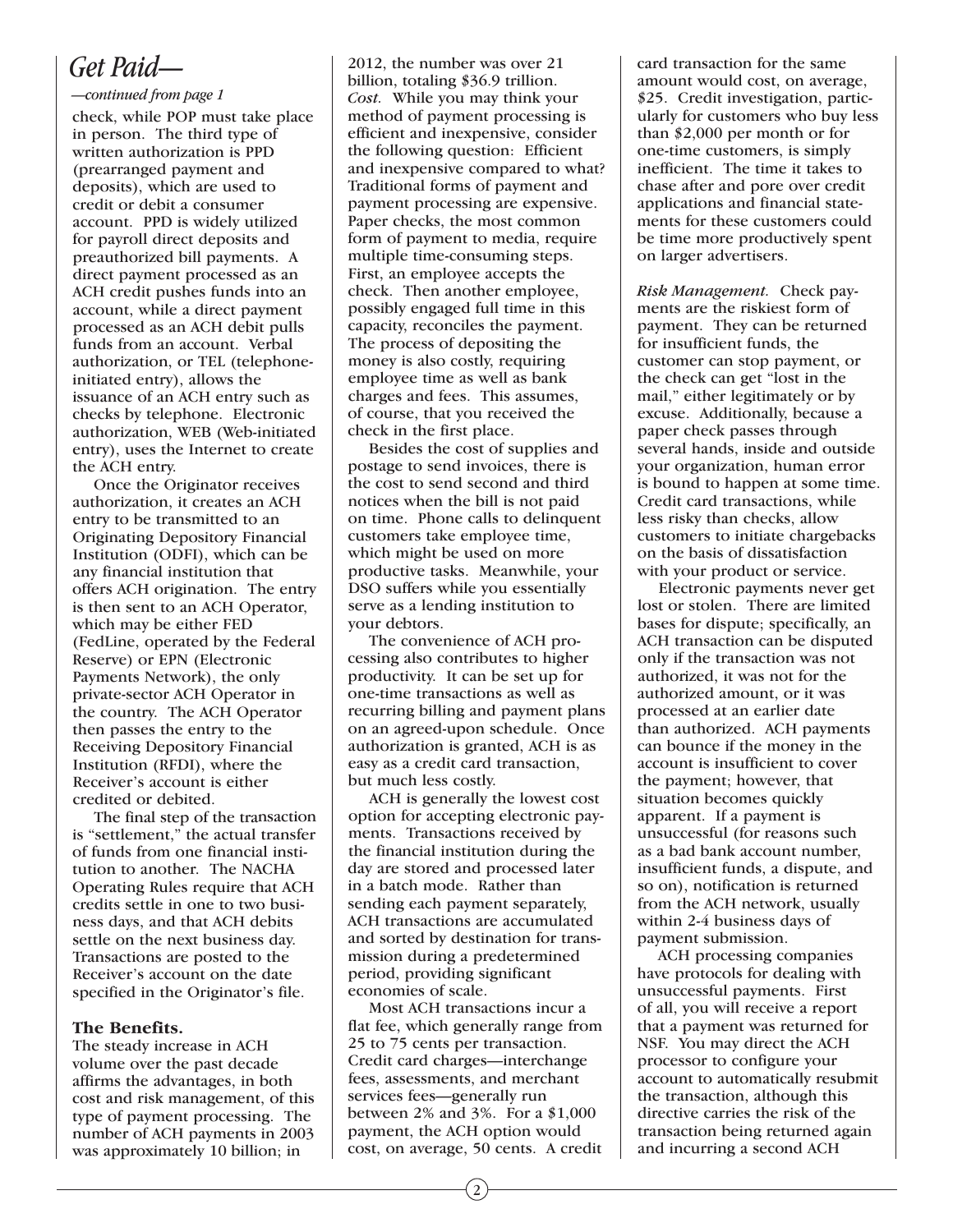return fee. You may also contact your customer to request another type of payment, or to ask for the date when the account will have sufficient funds to allow you to manually resubmit the transaction. The resubmission can be only for the original amount; the ACH return fee cannot be added. In order to collect the return fee, you must have it authorized as a separate ACH transaction. Alternatively, according to ACH processing company Pay Simple, you can include a statement in the Terms and Conditions that, at the same time the initial transaction is authorized, also authorizes a second transaction to collect the return fee for an NSF transaction.

Security continues to be an important issue among ACH providers and customers. Your customers may be reluctant to provide bank account and routing numbers, even though they gladly remit paper checks printed with the same numbers! That paper check might be lost, found by anyone and, at the very least, looked at by many people during processing. With ACH, the numbers are entered into a secure system, encrypted, and accessed only by computers during transaction processing.

This is not to imply that ACH is completely without security risk. As with credit and debit cards, ACH also carries some risk of account and identity theft. The only information that a fraudster needs to perpetrate ACH fraud is a checking account number and a bank routing number. The fraudster then uses the account and routing numbers to pay bills or make purchases.

A more sophisticated ACH fraud, accomplished by criminal rings, is instigated with a computer "Trojan" that fraudsters install on a computer, usually through a "phishing" attack (an email that fools the victim into running malicious software). The Trojan allows criminals to install additional software that logs the user's keystrokes to obtain logins for bank accounts. This information then allows them to create their own login information and transfer funds out of the account.

As the volume and processing speed of ACH transactions have continued to increase, so have demands for beefed-up security measures. In 2012, NACHA joined forces with Microsoft Corporation, the Financial Services-Information Sharing and Analysis Center (FS-ISAC), Kyrus Tech, Inc., and financial institution representatives



"It's Automated Clearing House! No magazines, no sweepstakes, nobody showing up at your door with a check the size of a billboard. But we do get paid faster, and you won't have to spend so much time chasing after those sales commissions!"

to plan and execute coordinated action to disrupt some of the more notorious cybercrime operations. According to NACHA, their ongoing efforts have significantly impacted the cybercriminals' infrastructure and operations.

Firms that offer ACH-related technology have been developing and enhancing security tools to include more verification layers and checks on transaction integrity. Additionally, NACHA has published sound business practices for companies, financial institutions, and third-party service providers to combat "Corporate Account Takeover," business identity theft whereby a criminal entity steals a company's valid online banking credentials. The organization's website, www.nacha.org, offers a wealth of information for companies and institutions that use or facilitate ACH transactions.

### **The Setup.**

By its description, ACH sounds complex, but setting up the process is actually rather simple:

1. *Contact entities that specialize in ACH transactions.* This could be financial institutions that have ACH payment platforms or companies (such as National Processing, Pay Simple, ACHQ, and ACH Direct, to name a few) that have either online or software solution payment platforms. All will require documentation, including an application, financials, and information regarding your volume of transactions, types of transactions (single, recurring, WEB, etc.). They will then establish ceilings on debits and/or credits you can transact daily and monthly.

2. *Evaluate and compare the services of several service providers.* There are many institutions and companies that offer ACH processing, but they differ in cost and offerings. What security tools do they employ? How do they rate in customer satisfaction? How small or large are their client companies? Are they sensitive to issues unique to the media industry, and did they answer your questions satisfactorily?

3. *Plan and communicate within your organization.* Log on *—continued on page 4*